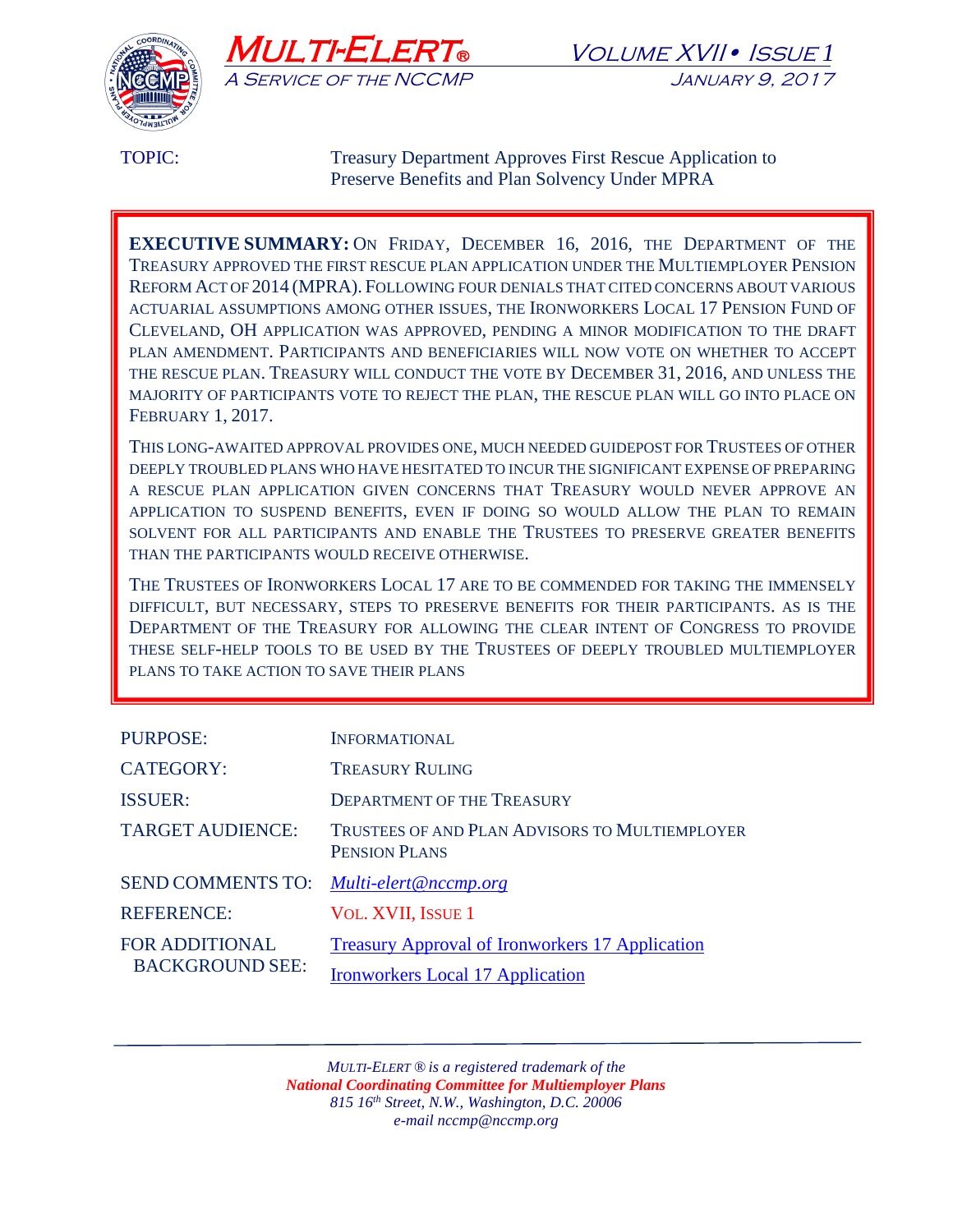## **Treasury Approves First Rescue Application Under MPRA**

## **he Department of the Treasury has issued the first approval of a rescue application under the Multiemployer Pension Reform Act of 2014 (MPRA), on Friday, December 16, 2016 to the Ironworkers Local 17 Pension Fund of Cleveland, OH. T h u u u p u**

This approval marks the first step in a process that will enable the Plan to remain solvent, and to continue to provide lifetime benefits to participants that are greater than the guarantees provided by the Pension Benefit Guarantee Corporation (PBGC) to plans that are unable to avoid insolvency. This approval also provides much needed guidance to Trustees of other deeply troubled multiemployer plans facing the difficult decision of how best to fulfill their fiduciary duty to their participants, and how taking action under MPRA can restore their failing plan to solvency.

MPRA was passed in December 2014 to enable Trustees of "critical and declining" multiemployer plans facing imminent insolvency to take the courageous steps necessary to preserve the maximum level of benefits payable from their plans, while preserving plan solvency for current and future generations of participants. Such actions include reducing benefits, including those of pensioners and beneficiaries in pay status, to the extent reasonably expected to enable the plan to survive long term. However, benefits to be paid must remain at least 10% higher than participants would otherwise receive on the plan becoming insolvent and the PBGC stepping in. Further, the proposal must protect the entire benefit for broad classes of participants – disability pensioners and those over age 80 (phased in between ages 75 and 80), none of which happens for participants whose plans ultimately fall into the PBGC safety net.

Since the denial of the Central States application in May of last year, the Treasury has denied three more applications, citing disagreement with the reasonableness of various actuarial assumptions, concerns about whether proposed notices were too complex to be understood by the average participant, and whether the structure of benefit suspensions were equitable.

The Ironworkers Local 17 application differs from the prior applications in two significant ways. First, the actuarial assumptions used in the application addressed the ways in which the Treasury had considered assumptions used in prior, denied applications unreasonable. The application was originally submitted in December of 2015, but was withdrawn and resubmitted in July 2016 using revised actuarial assumptions to reflect the final Regulations issued in late April 2016.

The application addressed Treasury's concerns in previously denied applications that the expected investment return assumptions were "overly optimistic" in evaluating the impact of short term returns on cashflow, and ultimately on the assets available to avoid insolvency. The Ironworkers Local 17 application uses annual expected returns based on the Plan's target asset allocation that range from a low of 3.96% as of the start of the projection period to a high of 7.92% at the end of the 40-year projection period.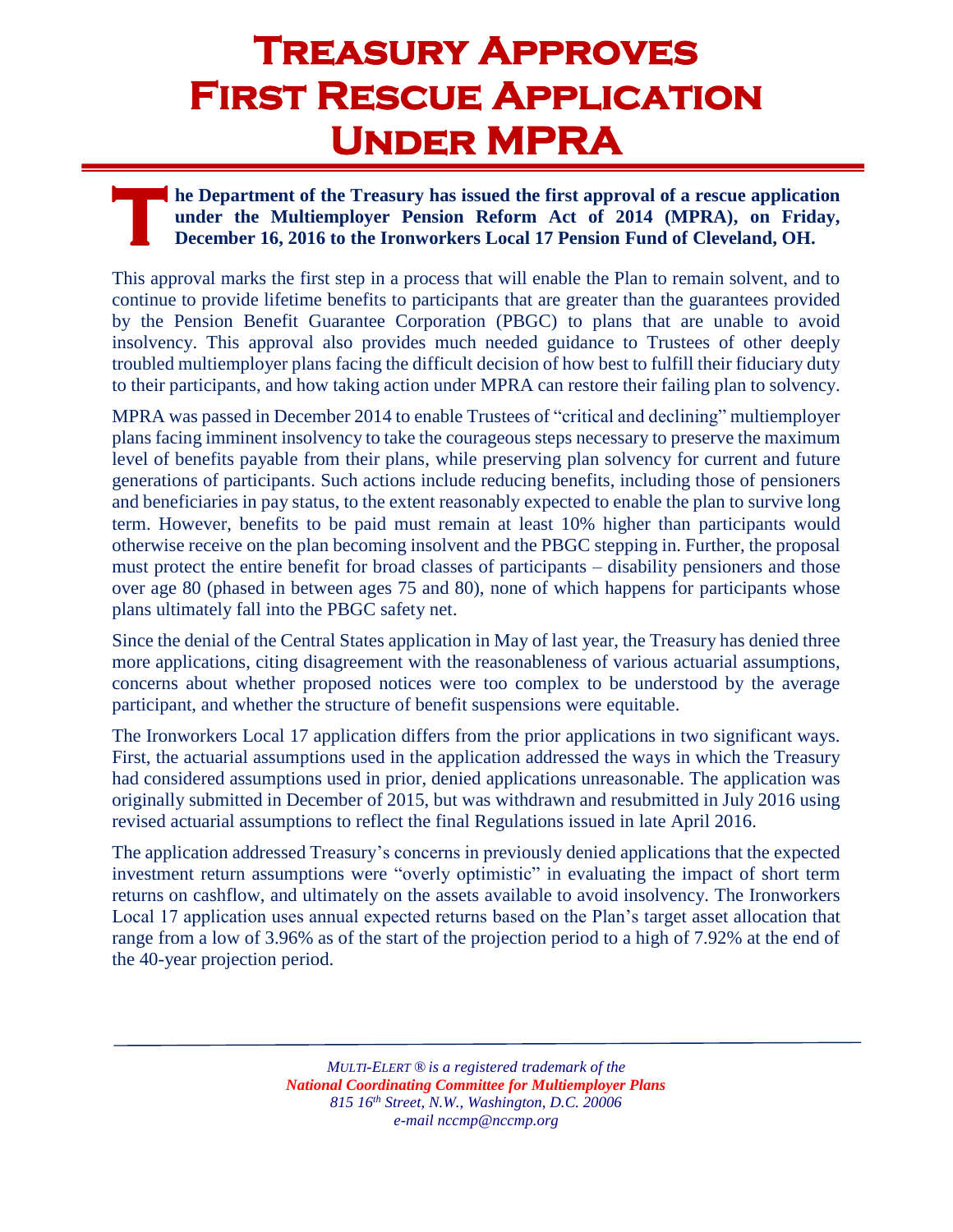Prior denial letters also criticized the use of a simplified assumption to determine the age and sex of new participants entering the plan. The Ironworkers Local 17 application assumes that new entrants have a demographic mix consistent with new participants during the past 5 years, including a range of entry ages between 18 and 47 and mix of male and female participants.

In addition, one of the denial letters described the mortality table used in the denied application "outdated," and criticized that there was no provision for future improvement in mortality. In general, older mortality tables predict shorter life expectancies, and therefore, benefits will be paid for a shorter period of time. The Ironworkers Local 17 application used both a very current mortality table and mortality improvement scale.

Second, while the responsibility of determining how best to equitably distribute the necessary benefit suspensions among classes of participants rests with the Trustees, Treasury took issue with Central States' interpretation of a provision of the law defining a protected tier of participants. In general, this provision is unlikely to apply to most pension plans, but subject to the protected classes of participants described above and the requirement to preserve benefits at or above 110% of the PBGC guaranteed level, the Ironworkers Local 17 application provides that all benefits will be recalculated by applying the same adjusted plan of benefits to all participants, eliminating any potential concerns about equity.

Now that the Treasury has approved Ironworkers Local 17's application, participants will have the opportunity to vote on whether to accept the proposed rescue plan. Treasury must conduct the vote, and has sent ballots to participants. Unless the proposal is rejected by the majority of participants, the rescue plan will go into effect on February 1, 2017. Unlike Central States, the outcome of the participant vote is binding as the plan does not pass the threshold requirement for being considered a "Systemically Important" plan – defined as one which presents potential exposure to the PBGC of \$1 billion or more.

We applaud the Trustees of the Ironworkers Local 17 Pension Fund for taking these immensely difficult, but necessary steps to preserve the benefits of Plan participants and beneficiaries to the greatest extent possible given the available assets of the Plan. While any suspension of benefits that participants depend upon is difficult, we commend the Trustees for recognizing the harsh, but inarguable fact that if the Plan were allowed to become insolvent and become subject to the guarantees provided by the PBGC, the benefits that participants would receive would, in all cases, be less than the Trustees' proposed solution.

We also commend the Department of the Treasury for allowing the clear Congressional intent to be realized by allowing Trustees of multiemployer pension plans facing insolvency to take the necessary steps to protect benefits for their participants.

As Trustees of other critical and declining plans consider how they may best fulfill their fiduciary duty to their participants, this long-awaited approval provides one guidepost toward a successful application under MPRA to ensure the solvency of their plan.